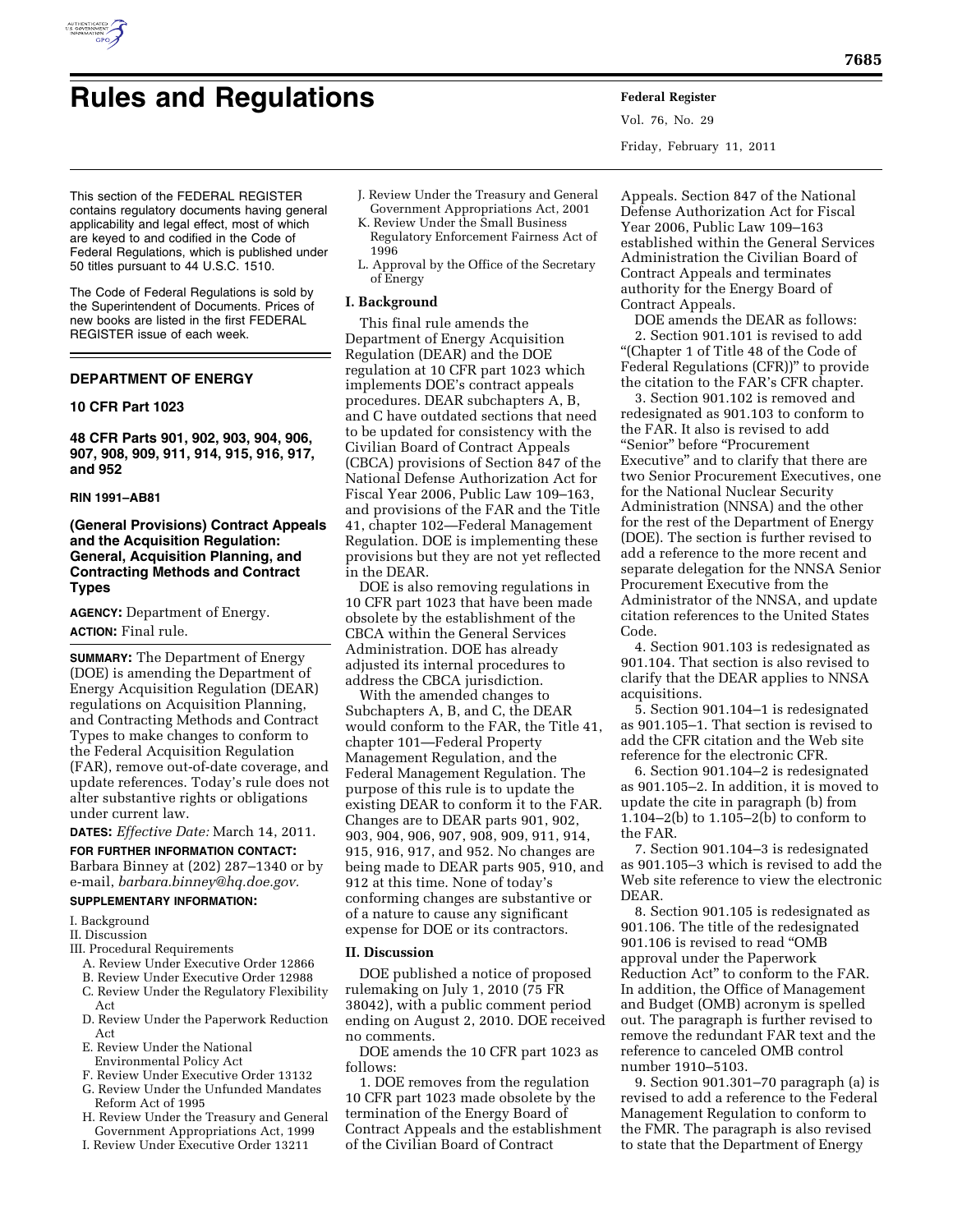Acquisition Guide provides procedural guidance for the acquisition community and provides the Web link to the guide.

10. Subpart 901.6 is revised to add "Career Development," to the title of this subpart.

11. Section 901.601 paragraph (a) is revised to add the contracting authority for NNSA. This paragraph explains the authorities for the Senior Procurement Executives for DOE and NNSA. Paragraph (b) is revised to clarify that both of the Senior Procurement Executives have been authorized to perform functions set forth at FAR 1.601(b).

12. Section 901.602–3 is revised to clarify that the Senior Procurement Executives are authorized to ratify unauthorized commitments.

13. Section 901.603 is revised by adding references to DOE Order 361.1B, Acquisition Career Management Program and DOE Order 541.1B, Appointment of Contracting Officers and Contracting Officer Representatives, or their respective successor orders.

14. Part 902 is revised by adding subpart 902.1 consisting of 902.101, Definitions, to define the ''Agency Head or Head of the Agency'', the ''Department of Energy'', and the ''Senior Procurement Executive'' and by removing 902.200 in its entirety and adding the clause instruction at 902.201 to conform to the FAR.

15. Section 903.303 is amended in paragraph (a) to add ''Senior'' before ''Procurement Executive''.

16. Subpart 903.4 Contingent Fees is amended at 903.405 to revise the section heading.

17. Section 903.405 is revised to delete the reference to use Standard Form 119, which is outdated, but retains the direction that the chief of the contracting office seek review by counsel before initiating appropriate action.

18. Section 903.603 in paragraph (a) removes the first occurrence of ''FAR''.

19. Subpart 903.7—Voiding and Rescinding Contracts is added to state only the Head of the Contracting Activity can determine whether a contract is voided or rescinded.

20. Subpart 903.10—Contractor Code of Business Ethics and Conduct is added to conform with the FAR.

21. Section 903.1004 Contract clauses, paragraph (b)(2)(ii) is added to instruct the contracting officer to insert the DOE Web site address *[http://ig.energy.gov/](http://ig.energy.gov/hotline.htm)  [hotline.htm](http://ig.energy.gov/hotline.htm)* in paragraph (b)(3) of the 48 CFR 52.203–14 clause, Display of Hotline Poster(s).

22. Section 904.7001 is amended by removing the last sentence which contained the definitions of

"contractor," "contract," and "special nuclear material.''

23. Section 904.7002 is amended by adding three definitions of terms that were previously described in the last sentence of section 904.7001.

24. Section 906.102 paragraph (d)(4) is rewritten to clarify the use of competitive selection procedures for the award of research proposals in accordance with Subpart 917.73 and FAR Part 35.

25. Section 906.102 paragraph (d)(5) is rewritten to clarify the use of competitive selection procedures for award of program opportunity notices for commercial demonstrations in accordance with Subpart 917.72.

26. Section 906.501 is revised to add the NNSA role in delegating authority for appointment of the agency and contracting activity competition advocates, and removing the last sentence referencing procedural guidance in internal directives.

27. Part 907 is removed and reserved, pursuant to Federal Acquisition Circular 2005–09 which revised FAR Subpart 7.3 to be consistent with OMB Circular A– 76 (Revised), Performance of Commercial Activities, dated May 29, 2003.

28. Section 908.7107 on the procurement of industrial alcohol is amended by revising this section to reflect current Alcohol and Tobacco Tax and Trade Bureau, Department of Treasury regulations.

29. Sections 909.400(a), 909.400(b), and 909.401 are amended by adding ''National Nuclear Security Administration (NNSA)" after "DOE".

30. Section 909.401 is amended by removing "10 CFR part 1036." and adding in its place ''2 CFR part 901.'' to update the citation.

31. Part 909 is amended by adding to section 909.405 Effect of listing, by identifying the debarment exception authority for NNSA in paragraph (e) and by adding references to NNSA and the Excluded Parties List System (EPLS) in paragraphs (f) through (h), which supplement FAR 9.405.

32. Section 909.406–2 is amended in paragraph (c) by adding ''DOE and NNSA'' and revising punctuation in paragraphs  $(c)(1)$  and  $(d)(1)$ .

33. Section 909.406–3(a)(1) is amended in the first sentence, by removing ''both the Deputy Assistant Secretary for Procurement and Assistance Management'' and adding in its place ''the appropriate Senior Procurement Executive'' to correct the title of the official and by removing ''1010.217(b), Cooperation with the Inspector General.'' and adding in its

place ''1010.103, Reporting Wrongdoing.''

34. Consistent with FAR 9.404, section 909.406–3(a)(2) is amended in paragraph (2) by revising punctuation; in subparagraph (iv) by adding ''or other identifying number for an individual'' as identifying information to be provided in a debarment referral; in subparagraphs (v) and (vii) adding ''and NNSA's''; and in subparagraph (vi) removing ''Board of Contract Appeals; and" and adding in its place "Civilian" Board of Contract Appeals or other factfinding body; and''.

35. Section 909.406–3(b)(2) is amended in the third sentence by removing "refer the matter to the Energy Board of Contract Appeals'' and adding in its place ''appoint, and refer the matter to, a Fact-Finding Official''.

36. Section 909.406–3(b)(3) is amended in the first sentence by removing "therefor".

37. Section 909.406–3(b)(4) is amended in the second through the fourth sentences by removing reference to the Energy Board of Contract Appeals and by adding in its place a reference to the Fact-Finding Official.

38. Section 909.406–3(d)(4) is amended in the third through fifth sentences by removing reference to the Energy Board of Contract Appeals and adding in its place a reference to the Fact-Finding Official.

39. Section 909.406–70(b) is amended in the third sentence, after "respondent" by removing the rest of the sentence.

40. Section 909.407 adds a new section heading.

41. Consistent with FAR 9.404, section 909.407–3 is amended in paragraph (e)(1)(vii) by removing mention of GSA and by adding EPLS to update the name of the listing.

42. Section 915.201 is amended by revising the section heading.

43. Section 915.305(d) is amended to remove "48 CFR (DEAR)" in the second sentence.

44. Sections 915.404–2 paragraph (a)(1) in two places; 915.404–2–70 paragraphs (a)(1) and (a)(2); 915.404–4– 70–4 paragraph (a); and 915.404–4–70– 7 paragraph (b) are amended by removing the dollar values and adding the reference to 48 CFR 15.403–4(a)(1).

45. Section 915.404–4(c)(4)(i) is amended by removing ''profit and fees'' and adding ''price and fee''.

46. Section 915.404–4–70–2 is amended by renumbering the table in paragraph (d) to conform to the DOE Form 42.20.23, Weighted Guidelines.

47. Section 915.404–4–72 is amended by removing "916.404-2" and adding " $916.405 - 2$ " to update the reference to conform to FAR 16.405–2.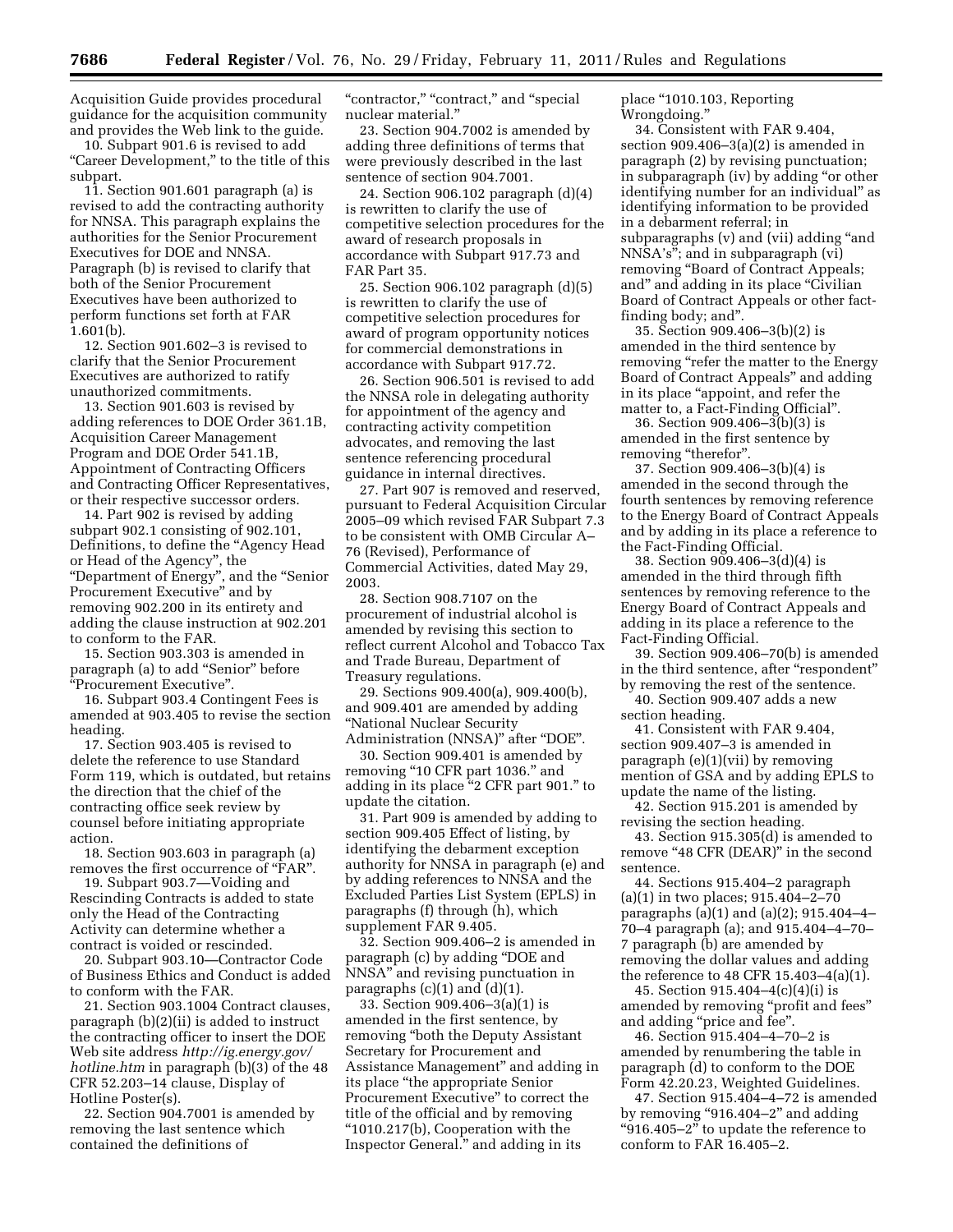48. Section 916.203–4(d)(2) is amended by removing ''(FAR)''.

49. Section 916.307 is amended by adding a paragraph (a) which provides direction to the contracting officer to modify paragraph (a) of clause 48 CFR 52.216–7 by adding the phrase ''as supplemented by subpart 931.2 of the DEAR" after "FAR subpart 31.2"

50. Section 917.602 is amended to remove "that" in the second sentence of paragraph (c) and adding in its place ''than''.

51. Section 917.7301–1 is amended by removing paragraphs (c) and (d). This information is internal guidance and has been moved to DOE's Acquisition Guide.

52. Section 917.7401 is amended by adding in the first paragraph before the first sentence, ''The acquisition of real estate requires the involvement of a DOE Certified Realty Specialist, as specified at 917.7402.'' This amendment adds clarity to the processes of the DEAR and conforms to DOE Order 430.1B.

53. Section 917.7401(b) is amended by removing paragraph (b) in its entirety and adding in its place, ''(b) Lease for which DOE will reimburse the contractor for the pre-approved costs incurred under the lease.'' This adds clarity to the DEAR and conforms to DOE Order 430.1B.

54. Section 917.7402 is amended in the first sentence by changing the punctuation; and in paragraph (b) adding ''acquisition option considerations with the best'' between the words "cost," and "acquisition method'' and removing ''and property appraisal reports; and" and adding in its place ''property appraisal reports, and include the review and approval by the applicable DOE Certified Realty Specialist in accordance with DOE Order 430.1B, or its successor version; and''. This adds clarity to the DEAR and conforms to the DOE Order 430.1B.

55. Section 917.7402(c)(2) and (4) is amended in paragraph (c)(2) by adding ''approved by a DOE Certified Realty Specialist'' and in paragraph (c)(4) by removing ''and regulations applicable to real estate management.'' and adding in its place '', regulations, and the DOE Order 430.1B, or its successor version, applicable to real estate acquisition.'' This adds clarity to the DEAR and conforms to the DOE Order 430.1B.

56. Section 917.7402(d) is amended by adding that any real property actions require the involvement of the applicable DOE Certified Realty Specialist.

57. Section 917.7403 is amended in the title by removing "Application." and adding in its place "Contract clause."; by removing "48 CFR" before the clause number; by adding '', Acquisition of Real Property,'' after ''952.217–70''; by removing "or" and adding in its place "including"; and by adding "of real property" after "contractor acquisitions".

58. Section 952.202–1 is amended to remove the included definitions and to direct contracting officers to supplement clause 48 CFR 52.202–1 by inserting paragraph (c). These changes are made to conform to revised part 902.

59. Clause 952.204–2 and provision 952.204–73 are amended to encourage contractors to submit information through the use of the online tool and to send a copy of standard form 328 to the contracting officer.

60. Clause 952.204–71 is amended in paragraph (b) by adding ''which may involve making unclassified information about nuclear technology available to sensitive foreign nations'' after "subcontracts". This phrase is added to provide clarity for subcontractor flow down pursuant to DEAR 904.404(d)(3).

61. Clause 952.217–70 is amended in subparagraph (a)(2) by removing this subparagraph in its entirety and adding in its place "(2) Lease for which the Department of Energy will reimburse the incurred costs of the lease as a reimbursable contract cost''. This change is made to add clarity on reimbursements for leases.

62. Throughout, sections are amended by removing "FAR" and adding "48 CFR'', by removing ''DEAR'' and adding "48 CFR", and by updating other CFR" citations or changing punctuation.

### **III. Procedural Requirements**

### *A. Review Under Executive Order 12866*

Today's regulatory action has been determined not to be a "significant regulatory action'' under Executive Order 12866, ''Regulatory Planning and Review,'' (58 FR 51735, October 4, 1993). Accordingly, this rule is not subject to review under that Executive Order by the Office of Information and Regulatory Affairs (OIRA) of the Office of Management and Budget (OMB).

#### *B. Review Under Executive Order 12988*

With respect to the review of existing regulations and the promulgation of new regulations, section 3(a) of Executive Order 12988, ''Civil Justice Reform,'' 61 FR 4729 (February 7, 1996), imposes on Executive agencies the general duty to adhere to the following requirements: (1) Eliminate drafting errors and ambiguity; (2) write regulations to minimize litigation; and (3) provide a clear legal standard for affected conduct rather than a general standard and promote simplification

and burden reduction. With regard to the review required by section 3(a), section 3(b) of Executive Order 12988 specifically requires that Executive agencies make every reasonable effort to ensure that the regulation: (1) Clearly specifies the preemptive effect, if any; (2) clearly specifies any effect on existing Federal law or regulation; (3) provides a clear legal standard for affected conduct while promoting simplification and burden reduction; (4) specifies the retroactive effect, if any; (5) adequately defines key terms; and (6) addresses other important issues affecting clarity and general draftsmanship under any guidelines issued by the United States Attorney General. Section 3(c) of Executive Order 12988 requires Executive agencies to review regulations in light of applicable standards in section 3(a) and section 3(b) to determine whether they are met or if it is unreasonable to meet one or more of them. DOE has completed the required review and determined that, to the extent permitted by law, this rule meets the relevant standards of Executive Order 12988.

# *C. Review Under the Regulatory Flexibility Act*

The Regulatory Flexibility Act (5 U.S.C. 601 *et seq.*) requires that an agency prepare an initial regulatory flexibility analysis for any regulation for which a general notice or rulemaking is required, unless the agency certifies that the rule, if promulgated, will not have a significant economic impact on a substantial number of small entities (5 U.S.C. 605(b)). This rule updates references in the DEAR that apply to public contracts and does not impose any additional requirements on small businesses. Today's rule does not alter any substantive rights or obligations and, consequently, today's rule will not have a significant cost or administrative impact on contractors, including small entities. On the basis of the foregoing, DOE certifies that this rule would not have a significant economic impact on a substantial number of small entities. Accordingly, DOE has not prepared a regulatory flexibility analysis for this rulemaking. DOE's certification and supporting statement of factual basis will be provided to the Chief Counsel for Advocacy of the Small Business Administration pursuant to 5 U.S.C. 605(b).

# *D. Review Under the Paperwork Reduction Act*

This final rule does not impose a collection of information requirement subject to the Paperwork Reduction Act, 44 U.S.C. 3501 *et seq.* Existing burdens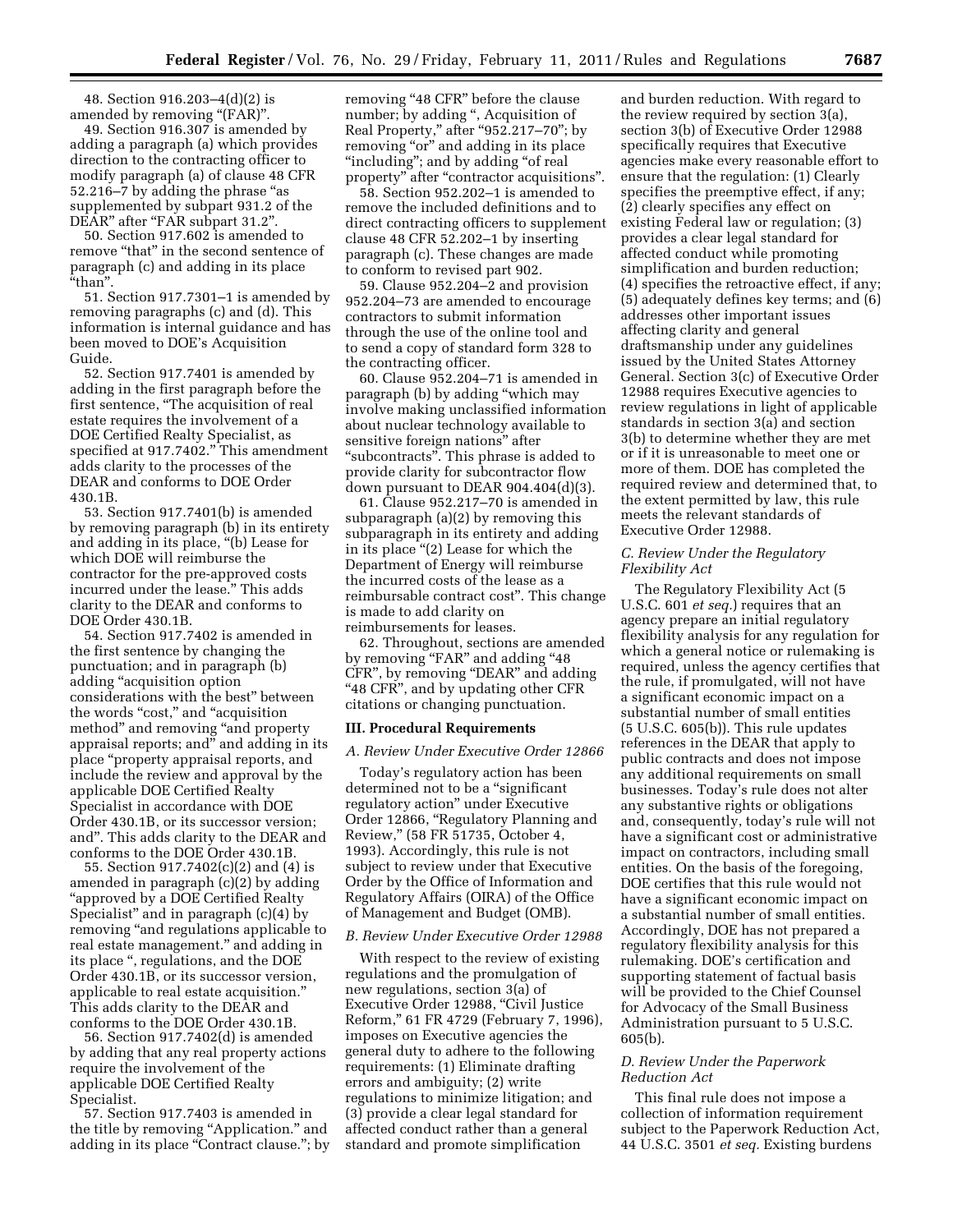associated with the collection of certain contractor data under the DEAR have been cleared under OMB control number 1910–4100.

# *E. Review Under the National Environmental Policy Act*

DOE has concluded that promulgation of this rule falls into a class of actions which would not individually or cumulatively have significant impact on the human environment, as determined by DOE's regulations (10 CFR part 1021, subpart D) implementing the National Environmental Policy Act (NEPA) of 1969 (42 U.S.C. 4321 *et seq.*). Specifically, this rule is categorically excluded from NEPA review because the amendments to the DEAR are strictly procedural (categorical exclusion A6). Therefore, today's rule does not require an environmental impact statement or environmental assessment pursuant to NEPA.

# *F. Review Under Executive Order 13132*

Executive Order 13132, 64 FR 43255 (August 4, 1999), imposes certain requirements on agencies formulating and implementing policies or regulations that preempt State law or that have federalism implications. Agencies are required to examine the constitutional and statutory authority supporting any action that would limit the policymaking discretion of the States and carefully assess the necessity for such actions. The Executive Order requires agencies to have an accountability process to ensure meaningful and timely input by State and local officials in the development of regulatory policies that have federalism implications. On March 14, 2000, DOE published a statement of policy describing the intergovernmental consultation process it will follow in the development of such regulations (65 FR 13735). DOE has examined today's rule and has determined that it does not preempt State law and does not have a substantial direct effect on the States, on the relationship between the National Government and the States, or on the distribution of power and responsibilities among the various levels of government. No further action is required by Executive Order 13132.

# *G. Review Under the Unfunded Mandates Reform Act of 1995*

The Unfunded Mandates Reform Act of 1995 (Pub. L. 104–4) generally requires a Federal agency to perform a written assessment of costs and benefits of any rule imposing a Federal mandate with costs to State, local or Tribal governments, or to the private sector, of \$100 million or more. This rule does not impose any Federal mandate on State, local or Tribal governments or on the private sector.

# *H. Review Under the Treasury and General Government Appropriations Act, 1999*

Section 654 of the Treasury and General Government Appropriations Act, 1999 (Pub. L. 105–277), requires Federal agencies to issue a Family Policymaking Assessment for any rulemaking or policy that may affect family well-being. This rule will have no impact on the autonomy or integrity of the family as an institution. Accordingly, DOE has concluded that it is not necessary to prepare a Family Policymaking Assessment.

# *I. Review Under Executive Order 13211*

Executive Order 13211, Actions Concerning Regulations That Significantly Affect Energy Supply, Distribution, or Use, 66 FR 28355 (May 22, 2001), requires Federal agencies to prepare and submit to Office of Information and Regulatory Affairs of the Office of Management and Budget, a Statement of Energy Effects for any proposed significant energy action. A "significant energy action" is defined as any action by an agency that promulgates or is expected to lead to promulgation of a final rule, and that: (1) Is a significant regulatory action under Executive Order 12866, or any successor order; (2) is likely to have a significant adverse effect on the supply, distribution, or use of energy; or (3) is designated by the Administrator of OIRA as a significant energy action. For any significant energy action, the agency must give a detailed statement of any adverse effects on energy supply, distribution, or use should the proposal be implemented, and of reasonable alternatives to the action and their expected benefits on energy supply, distribution, and use. Today's rule is not a significant energy action. Accordingly, DOE has not prepared a Statement of Energy Effects.

# *J. Review Under the Treasury and General Government Appropriations Act, 2001*

The Treasury and General Government Appropriations Act, 2001 (44 U.S.C. 3516, note) provides for agencies to review most disseminations of information to the public under guidelines established by each agency pursuant to general guidelines issued by OMB. OMB's guidelines were published at 67 FR 8452 (February 22, 2002), and DOE's guidelines were published at 67 FR 62446 (October 7, 2002). DOE has reviewed today's rule under the OMB

and DOE guidelines and has concluded that it is consistent with applicable policies in those guidelines.

*K. Review Under the Small Business Regulatory Enforcement Fairness Act of 1996* 

As required by 5 U.S.C. 801, the Department will report to Congress promulgation of this rule prior to its effective date. The report will state that it has been determined that the rule is not a "major rule" as defined by 5 U.S.C. 804(3).

# *L. Approval by the Office of the Secretary of Energy*

Issuance of today's rule has been approved by the Office of the Secretary.

### **List of Subjects**

# *10 CFR Part 1023*

Administrative practice and procedure, Claims, Equal access to justice, Government contracts, Government procurement, Lawyers.

*48 CFR Parts 901, 902, 903, 904, 906, 907, 908, 909, 911, 914, 915, 916, 917, and 952* 

### Government procurement.

Issued in Washington, DC, on January 13, 2011.

### **Patrick M. Ferraro,**

*Acting Director, Office of Procurement and Assistance Management, Department of Energy.* 

# **Joseph F. Waddell,**

*Director, Office of Acquisition and Supply Management, National Nuclear Security Administration.* 

For the reasons set out in the preamble, the Department of Energy amends Chapter X of Title 10 and Chapter 9 of Title 48 of the Code of Federal Regulations as set forth below.

# **TITLE 10—ENERGY**

### **PART 1023—[REMOVED]**

■ 1. Under the authority of Section 847 of the National Defense Authorization Act for Fiscal Year 2006, Public Law 109–163, 10 CFR chapter X is amended by removing part 1023.

# **TITLE 48—FEDERAL ACQUISITION REGULATIONS SYSTEM**

■ 2. Authority citations continue to read as follows:

■ a. For parts 901, 903, 904, 906, 908, 909, 914, 915, 916, and 917, the authority citation continues to read as follows:

**Authority:** 42 U.S.C. 7101 *et seq.* and 50 U.S.C. 2401 *et seq.*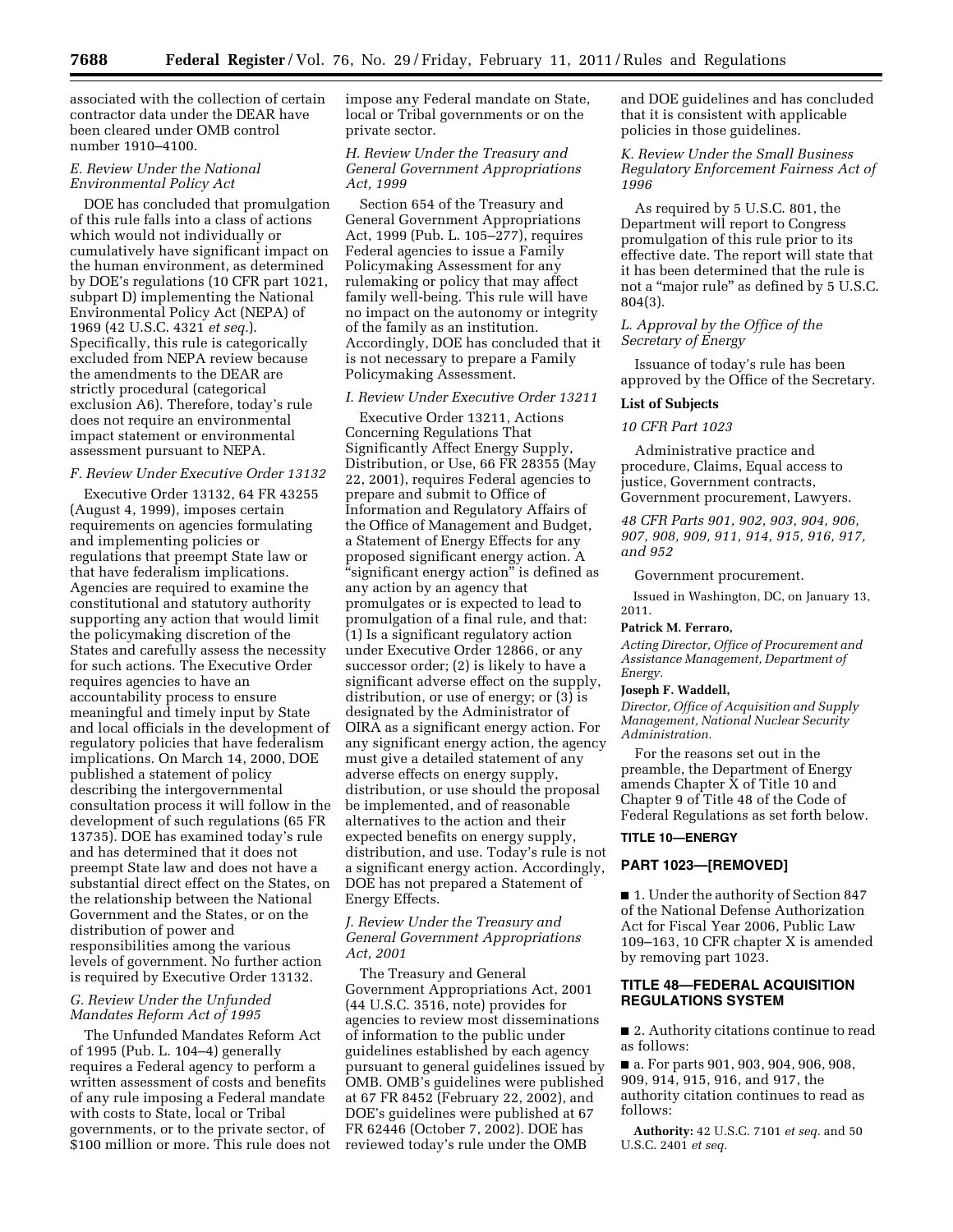■ b. For parts 911 and 952 the authority citations continue to read as follows:

**Authority:** 42 U.S.C. 2201; 2282a; 2282b; 2282c; 42 U.S.C. 7101 *et seq.;* 50 U.S.C. 2401 *et seq.* 

# **PART 901—FEDERAL ACQUISITION REGULATIONS SYSTEM**

### **Subpart 901.1—Purpose, Authority, Issuance**

### **901.101 [Amended]**

■ 3. Section 901.101 is amended by adding ''(Chapter 1 of Title 48 of the Code of Federal Regulations (CFR))'' at the end of the sentence.

### **901.102, 901.103, 901.104, 901.104–1, 901.104–2, 901.104–3, and 901.105 [Redesignated as 901.103, 901.104, 901.105, 901.105–1, 901.105–2, 901.105–3, and 901.106]**

■ 4. Redesignate sections 901.102, 901.103, 901.104, 901.104–1, 901.104–2, 901.104–3, and 901.105 as sections 901.103, 901.104, 901.105, 901.105–1, 901.105–2, 901.105–3, and 901.106, respectively.

■ 5. Newly redesignated section 901.103 is revised to read as follows:

### **901.103 Authority.**

The DEAR and amendments thereto are issued by the Senior Procurement Executives of the Department of Energy (DOE) and the National Nuclear Security Administration (NNSA). The DOE Senior Procurement Executive delegation is pursuant to a delegation from the Secretary of Energy in accordance with the authority of section 644 of the Department of Energy Organization Act (42 U.S.C. 7254), section 205(c) of the Federal Property and Administrative Services Act of 1949, as amended, (40 U.S.C. 121(c)(2)), and other applicable laws. The NNSA Senior Procurement Executive delegation is pursuant to a delegation from the Administrator of the NNSA, in accordance with section 3212 of the National Nuclear Security Administration Act (50 U.S.C. 2402), section 205(c) of the Federal Property and Administrative Services Act of 1949, as amended, (40 U.S.C. 121(c)(2)), and other applicable laws.

# **901.104 [Amended]**

■ 6. Newly redesignated 901.104 is amended by adding ''and NNSA'' after the acronym ''DOE.''

■ 7. Revise newly redesignated 901.105–1 to read as follows:

# **901.105–1 Publication and code arrangement.**

(a) The DEAR and its subsequent changes are published in the **Federal**  **Register**, cumulative form in the Code of Federal Regulations (CFR), and Government Printing Office's Electronic CFR at *[http://ecfr.gpoaccess.gov.](http://ecfr.gpoaccess.gov)* 

(b) The DEAR is issued as Chapter 9 of Title 48 of the CFR.

#### **901.105–2 [Amended]**

■ 8. Amend newly redesignated 901.105-2(b) by removing "(FAR)" before "48" and removing "1.104-2(b)" and adding in its place " $1.105-2(b)$ ".

#### **901.105–3 [Amended]**

■ 9. Amend newly redesignated 901.105–3 by adding ''or viewed on line at *<http://ecfr.gpoaccess.gov>*or at *[http://](http://management.energy.gov/DEAR.htm)  [management.energy.gov/DEAR.htm](http://management.energy.gov/DEAR.htm)*'' at the end of the sentence.

■ 10. Revise newly redesignated 901.106 to read as follows:

### **901.106 OMB approval under the Paperwork Reduction Act.**

The Office of Management and Budget (OMB) control number for the collection of information under 48 CFR chapter 9 is 1910–4100.

### **Subpart 901.3—Agency Acquisition Regulations**

■ 11. Section 901.301–70 is revised to read as follows:

### **901.301.70 Other issuances related to acquisition.**

(a) In addition to the FAR and DEAR, there are other issuances which deal with acquisition. Among these are the Federal Property Management Regulation, the Federal Management Regulation, the DOE Property Management Regulation, and DOE Directives. The Department also maintains the DOE Acquisition Guide (''the Guide''), which has procedural guidance for the acquisition community. The DOE Acquisition Guide serves this purpose by identifying relevant internal standard operating procedures to be followed by both procurement and program personnel who are involved in various aspects of the acquisition process. The Guide also is intended to be a repository of best practices found throughout the agency that reflect specific illustrations of techniques which might be helpful to all readers. The Guide is at *[http://](http://management.energy.gov/policy_guidance/Acquisition_Guide.htm)  [management.energy.gov/](http://management.energy.gov/policy_guidance/Acquisition_Guide.htm) policy*\_*[guidance/](http://management.energy.gov/policy_guidance/Acquisition_Guide.htm) [Acquisition](http://management.energy.gov/policy_guidance/Acquisition_Guide.htm)*\_*Guide.htm.* 

# **Subpart 901.6—Career Development, Contracting Authority, and Responsibilities**

■ 12. The heading of subpart 901.6 is revised to read as set forth above.

■ 13. Section 901.601 is revised to read as follows:

## **901.601 General.**

(a) Contracting authority for DOE vests in the Secretary of Energy, and for NNSA in the Administrator.

(1) The Secretary has delegated this authority to the DOE Senior Procurement Executive. The DOE Senior Procurement Executive has redelegated this authority to the DOE Heads of Contracting Activities (HCA). These delegations are formal written delegations containing specific dollar limitations and conditions. Each DOE HCA, in turn, makes formal contracting officer appointments for its contracting activity.

(2) Contracting authority for NNSA vests in the Under Secretary for Nuclear Security, also known as the NNSA Administrator. The NNSA Administrator has delegated this authority, with specific dollar limitations and conditions to the NNSA Senior Procurement Executive. The NNSA Senior Procurement Executive has redelegated this authority to the NNSA Head of the Contracting Activities (HCA). Each NNSA HCA in turn makes formal contracting officer appointments for its contracting activity.

(b) The Senior Procurement Executives have been authorized, without power of redelegation, to perform the functions set forth at 48 CFR 1.601(b) regarding the assignment of contracting functions and responsibilities to another agency, and the creation of joint or combined offices with another agency to exercise acquisition functions and responsibilities.

■ 14. Section 901.602–3 is amended by revising paragraph (b)(2), and removing from paragraph (b)(3), the term ''Procurement Executive'' and adding in its place ''DOE and NNSA Senior Procurement Executives''.

The revision reads as follows:

### **901.602–3 Ratification of unauthorized commitments.**

(b)(2) The Senior Procurement Executives are authorized to ratify unauthorized commitments.

\* \* \* \* \* ■ 15. Sections 901.603, 901.603-1, and 901.603–70 are added to subpart 901.6 to read as follows:

### **901.603 Selection, appointment, and termination of appointment.**

#### **901.603–1 General.**

The DOE Order 361.1B, Acquisition Career Management Program, or its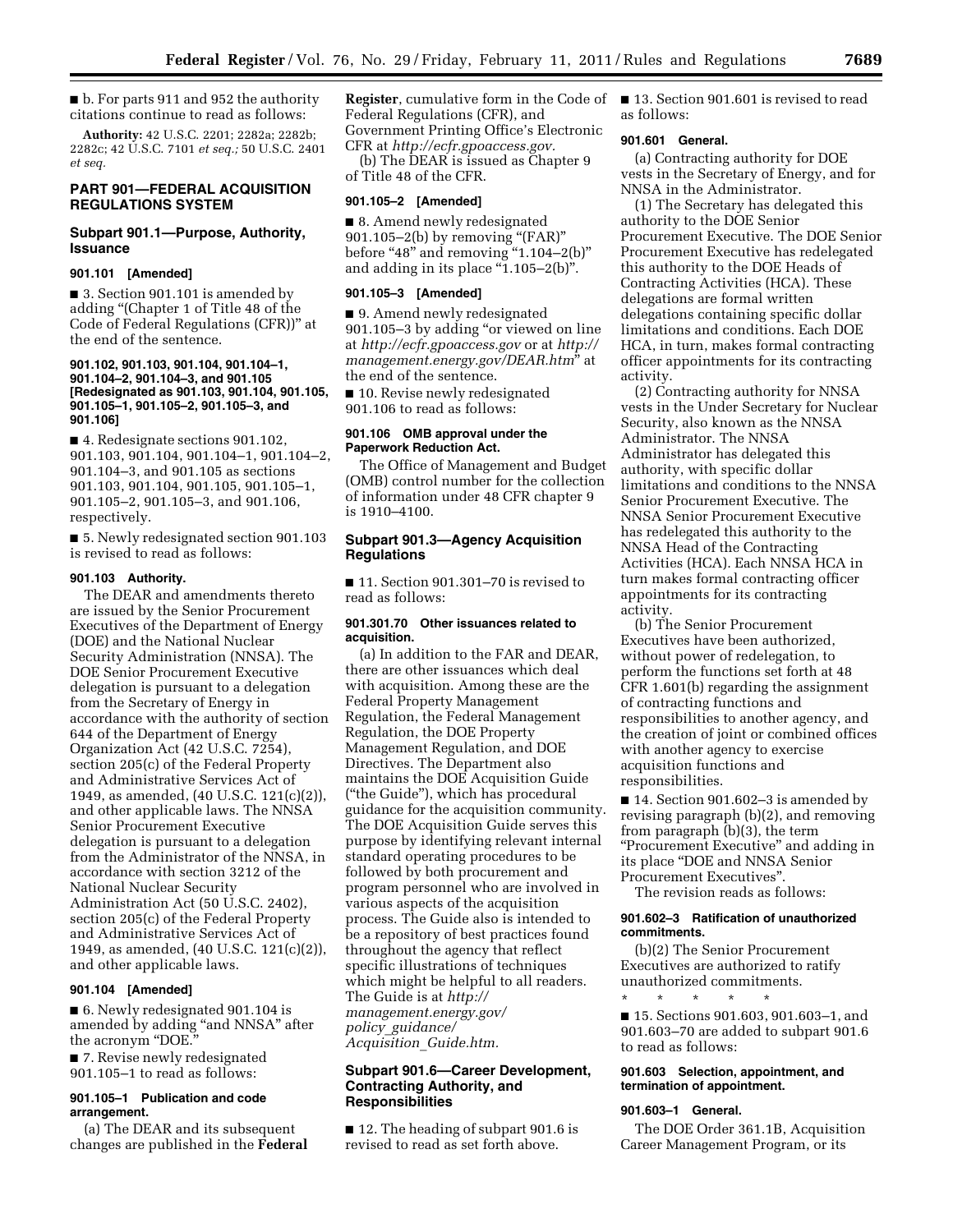successor order, sets forth the requirements and responsibilities for the DOE and NNSA Acquisition Career Development Program.

### **901.603–70 Appointment of contracting officers and contracting officer's representatives.**

*See* the DOE Order 541.1B, Appointment of Contracting Officers and Contracting Officer Representatives, or its successor order, for procedures on the appointment of contracting officers and contracting officer's representatives. ■ 16. Part 902 is revised to read as follows:

# **PART 902—DEFINITIONS OF WORDS AND TERMS**

Sec.

### **Subpart 902.1—Definitions**

902.101 Definitions.

#### **Subpart 902.2—Definitions Clause**

902.201 Contract clause.

**Authority:** 42 U.S.C. 7101 *et seq.* and 50 U.S.C. 2401 *et seq.* 

# **Subpart 902.1—Definitions**

# **902.101 Definitions.**

*Agency Head* or *Head of the Agency*  means—

(1) For the Department of Energy (DOE)—

(i) The Secretary;

(ii) The Deputy Secretary; or

(iii) Under Secretaries of the

Department of Energy.

(2) For the National Nuclear Security Administration (NNSA) the

Administrator, also known as the Under Secretary of Nuclear Security.

*Department of Energy (DOE)* means, as used in the DEAR, the Department of Energy and includes the National Nuclear Security Administration (NNSA), unless otherwise specified.

*Senior Procurement Executive* means for the Department of Energy, the Director, Office of Procurement and Assistance Management and for the National Nuclear Security Administration, the Director, Office of Acquisition and Supply Management.

### **Subpart 902.2—Definitions Clause**

# **902.201 Contract clause.**

Insert the clause at 952.202–1, Definitions, in solicitation and contracts that exceed the simplified acquisition threshold.

# **PART 903—IMPROPER BUSINESS PRACTICES AND PERSONAL CONFLICTS OF INTEREST**

#### **903.303 [Amended]**

■ 17. Section 903.303 is amended by:

■ a. Adding "Senior" before ''Procurement Executive'' in the first sentence of paragraph (a); and ■ b. Removing "FAR" from the first sentence, both occurrences, and adding

in its place "48 CFR".

■ 18. Section 903.405 is revised to read as follows:

# **903.405 Misrepresentations or violations of the Covenant Against Contingent Fees.**

(b) Before the Chief of the Contracting Office initiates appropriate action, the action shall be reviewed by Legal Counsel.

# **903.603 [Amended]**

■ 19. Section 903.603 is amended by: ■ a. Removing the first occurrence of

''FAR'' in paragraph (a); and ■ b. Removing "FAR" at its second occurrence in the first sentence and adding in its place "48 CFR".

■ 20. Add a new subpart 903.7 consisting of 903.700 to read as follows:

# **Subpart 903.7—Voiding and Rescinding Contracts**

### **903.700 Scope of subpart.**

The HCA is the designee for determining whether to void or rescind a contract. This authority is nondelegable.

■ 21. Add a new subpart 903.10 consisting of 903.1004 to read as follows:

# **Subpart 903.10—Contractor Code of Business Ethics and Conduct**

### **903.1004 Contract clauses.**

(b)(2)(ii) Insert the DOE Web site address *<http://ig.energy.gov/hotline.htm>* in paragraph (b)(3) of the 48 CFR 52.203–14 clause, Display of Hotline Poster(s).

# **PART 904—ADMINISTRATIVE MATTERS**

#### **904.404 [Amended]**

■ 22. Section 904.404 is amended by removing "FAR" in paragraph (d)(1) in the last sentence and adding in its place ''48 CFR''.

#### **904.804 [Amended]**

■ 23. Section 904.804–1 is amended by removing "FAR" in paragraph (a) and adding in its place "48 CFR".

#### **904.7001 [Amended]**

■ 24. Section 904.7001 is amended by removing "as defined in 10 CFR part 710'' from the first sentence and removing the last sentence in its entirety.

■ 25. Section 904.7002 is amended by adding in alphabetical order new

definitions for "contract", "contractor", and ''special nuclear material'' to read as follows:

# **904.7002 Definitions.**

*Contract* means the prime contract and the subcontract at any tier.

\* \* \* \* \* *Contractor* means the contractor and the subcontractor at any tier.

\* \* \* \* \* *Special nuclear material* means special nuclear material as defined in 10 CFR 710.5(a).

# **PART 906—COMPETITION REQUIREMENTS**

■ 26. Section 906.102 is amended in paragraph  $(d)(1)$  by removing "FAR Subpart" and adding in its place "48 CFR subpart'', and revising paragraphs  $(d)(4)$  and  $(d)(5)$  to read as follows:

# **906.102 Use of competitive procedures.**

(d) \* \* \*

(4) Program research and development announcements shall follow the competitive selection procedures for the award of research proposals in accordance with subpart 917.73 and 48 CFR part 35.

(5) Program opportunity notices for commercial demonstrations shall follow the competitive selection procedures for award of these proposals in accordance with subpart 917.72.

### **906.202 [Amended]**

■ 27. Section 906.202 is amended by removing "FAR" in paragraph (b)(1) and adding in its place "48 CFR".

### **906.304 [Amended]**

■ 28. Section 906.304 is amended by removing "FAR" in paragraph (c)(2) and adding in its place "48 CFR".

■ 29. Section 906.501 is revised to read as follows:

# **906.501 Requirement.**

The Secretary of Energy and NNSA Administrator have delegated the authority for appointment of the agency and contracting activity competition advocates to the respective DOE and NNSA Senior Procurement Executives. The Senior Procurement Executives have redelegated authority to the Head of the Contracting Activity to appoint contracting activity competition advocates.

# **PART 907—[REMOVED AND RESERVED]**

■ 30. Under the authority of 42 U.S.C. 7101 *et seq.* and 50 U.S.C. 2401 *et seq.,*  Part 907 is removed and reserved.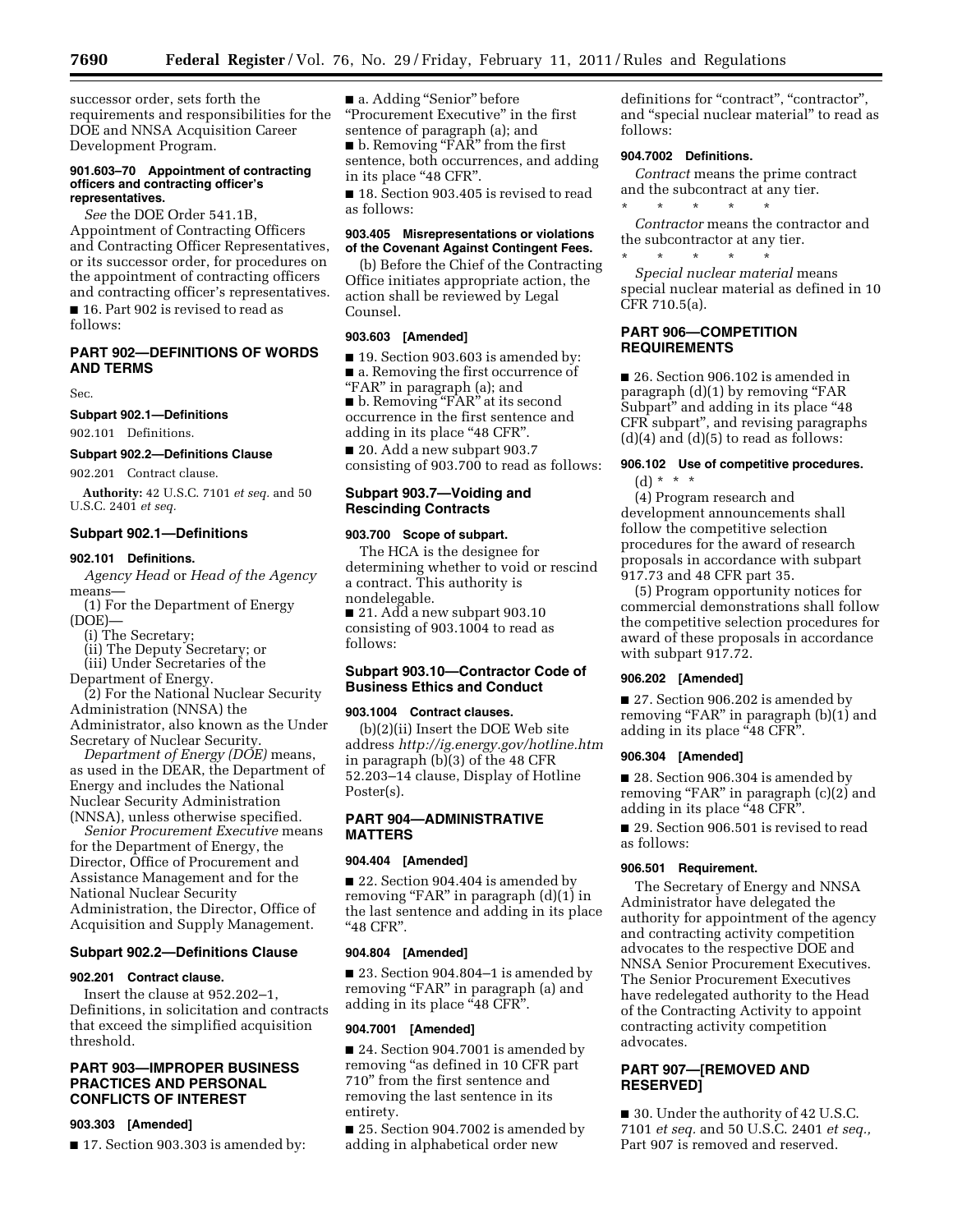# **PART 908—REQUIRED SOURCES OF SUPPLIES AND SERVICES**

#### **908.7106 [Amended]**

■ 31. Section 908.7106 is amended by removing "FAR" in paragraph (b) and adding in its place "48 CFR part".

■ 32. Section 908.7107 is revised to read as follows:

### **908.7107 Procurement and use of industrial alcohol.**

(a) This section covers the procurement of industrial alcohol by DOE or authorized contractors and the applicable policies and delegations of authority to submit industrial alcohol user application to procure and use taxfree alcohol or specially denatured spirits. To the fullest extent practicable, industrial alcohol for use by DOE or its contractors shall be procured on a taxfree basis.

(b) The procurement of tax-free alcohol or specially denatured spirits shall be conducted in accordance with the regulations, policy, and procedures of the Alcohol and Tobacco Tax and Trade Bureau (TTB), of the Department of Treasury. The applicable TTB regulations and forms may be accessed at the following Web site: *[http://](http://www.ttb.gov/foia/err.shtml#regulations) [www.ttb.gov/foia/err.shtml#regulations.](http://www.ttb.gov/foia/err.shtml#regulations)*  For further information, contact the Alcohol and Tobacco Tax and Trade Bureau, Director, National Revenue Center, 550 Main St., Suite 8002, Cincinnati, OH 45202–5215 or toll free at 1–877–882–3277.

(c) The applying office should coordinate, as necessary, with the local State Alcohol Control Board, or its equivalent, to obtain the appropriate State license.

(1) *Tax-free alcohol.* TTB regulations relating to the procurement and use of alcohol free of tax, by Government agencies, are set forth in 27 CFR Part 22, subpart N, §§ 22.171 to 22.176.

(2) *Specially denatured spirits.* TTB regulations relating to the acquisition and use of alcohol free of tax, by Government agencies, are set forth in 27 CFR Part 20, subpart N, §§ 20.241 to 20.245.

(d) For the user permits to procure and use tax-free alcohol and specially denatured spirits submit the application on the TTB Form 5150.22, ''Application for Industrial Alcohol User Permit,'' (or the current TTB form). When permits are no longer required, they should be forwarded to the Alcohol and Tobacco Tax and Trade Bureau for cancellation. Industrial alcohol procured by use of the TTB form referred to in this subsection shall be used exclusively on DOE work.

(e) The Senior Procurement Executive (SPE) has the authority to sign the TTB application, Form 5150.22. The SPE may delegate this authority to sign the application to specifically named DOE personnel. Requests for new authorizations or changes to existing authorizations shall be submitted by letter to the SPE. A copy of the TTB approved permit shall be sent to the SPE.

(f) Abandoned and forfeited alcohol which has come into the custody or control of a Federal agency may be obtained by following the procedure set forth in the FMR at 41 CFR part 102– 41.

### **PART 909—CONTRACTOR QUALIFICATIONS**

#### **909.400 [Amended]**

■ 33. Section 909.400 is amended: ■ a. In paragraph (a), by adding "and National Nuclear Security Administration (NNSA)"; after "(DOE)"; ■ b. In paragraph (a), by adding ''and, NNSA", after "DOE"; and ■ c. In paragraph (b), by adding ''and

NNSA'' after ''DOE''.

# **909.401 [Amended]**

■ 34. Section 909.401 is amended by: ■ a. Adding "and NNSA"; after "DOE"; and

■ b. Removing ''10 CFR part 1036.'' and adding in its place ''2 CFR part 901.''

■ 35. Section 909.405 is revised to read as follows:

# **909.405 Effect of listing.**

(e) The Department of Energy may not solicit offers from, award contracts to or consent to subcontracts with contractors debarred, suspended, or proposed for debarment unless the Senior Procurement Executive makes a written determination justifying that there is a compelling reason for such action in accordance with 48 CFR 9.405(a). For NNSA, the Head of the Contracting Activity (HCA) makes the written determination justifying the compelling reason.

(f) DOE or NNSA may disapprove or not consent to the selection (by a contractor) of an individual to serve as a principal investigator, as a project manager, in a position of responsibility for the administration of Federal funds, or in another key personnel position, if the individual is listed in the Excluded Parties List System (EPLS).

(g) DOE or NNSA shall not conduct business with an agent or representative of a contractor if the agent's or representative's name is listed in the EPLS.

(h) DOE or NNSA shall review the EPLS before conducting a pre-award survey or soliciting proposals, awarding contracts, renewing or otherwise extending the duration of existing contracts, or approving or consenting to the award, extension, or renewal of subcontracts.

### **909.406–2 [Amended]**

■ 36. Section 909.406–2 is amended by adding ''DOE and NNSA'' in paragraph (c) introductory text, first sentence, after ''The''.

■ 37. Section 909.406–3 is amended by: ■ a. Removing from the first sentence in paragraph  $(a)(1)$ , "both the Deputy Assistant Secretary for Procurement and Assistance Management'' and adding in its place ''the appropriate Senior Procurement Executive''; and removing, ''§ 1010.217(b), Cooperation with the Inspector General.'' and adding in its place ''§ 1010.103, Reporting Wrongdoing.'';

■ b. Removing the colon at the end of the introductory text of paragraph (a)(2) and adding in its place " $"$ ;

■ c. Adding "or other identifying number for an individual'' in paragraph  $(a)(2)(iv)$  after "Number";

■ d. Adding "and NNSA's" in paragraph  $(a)(2)(v)$  after "DOE's";

■ e. Removing "Board of Contract Appeals; and'' in paragraph (a) (2)(vi) and adding in its place "Civilian Board of Contract Appeals or other fact-finding body; and;'';

■ f. Adding "and NNSA" in paragraph  $(a)(2)$  (vii) after "DOE";

■ g. Removing "refer the matter to the Energy Board of Contract Appeals'' in paragraph (b)(2) third sentence and adding in its place ''appoint, and refer the matter to, a Fact-Finding Official''; ■ h. Removing "therefor" in paragraph

(b)(3) first sentence; and

 $\blacksquare$  i. Revising paragraphs (b)(4) and (d)(4) to read as follows:

### **909.406–3 Procedures.**

- \* \* \* \* \*
	- (b) \* \* \*

(4) *Fact-finding conference.* The purpose of a fact-finding conference under this section is to provide the respondent an opportunity to dispute material facts through the submission of oral and written evidence; resolve facts in dispute; and provide the Debarring Official with findings of fact based, as applicable, on adequate evidence or on a preponderance of the evidence. The fact-finding conference shall be conducted in accordance with rules consistent with 48 CFR 9.406–3(b). The Fact-Finding Official will notify the affected parties of the schedule for the hearing. The Fact-Finding Official shall deliver written findings of fact to the Debarring Official (together with a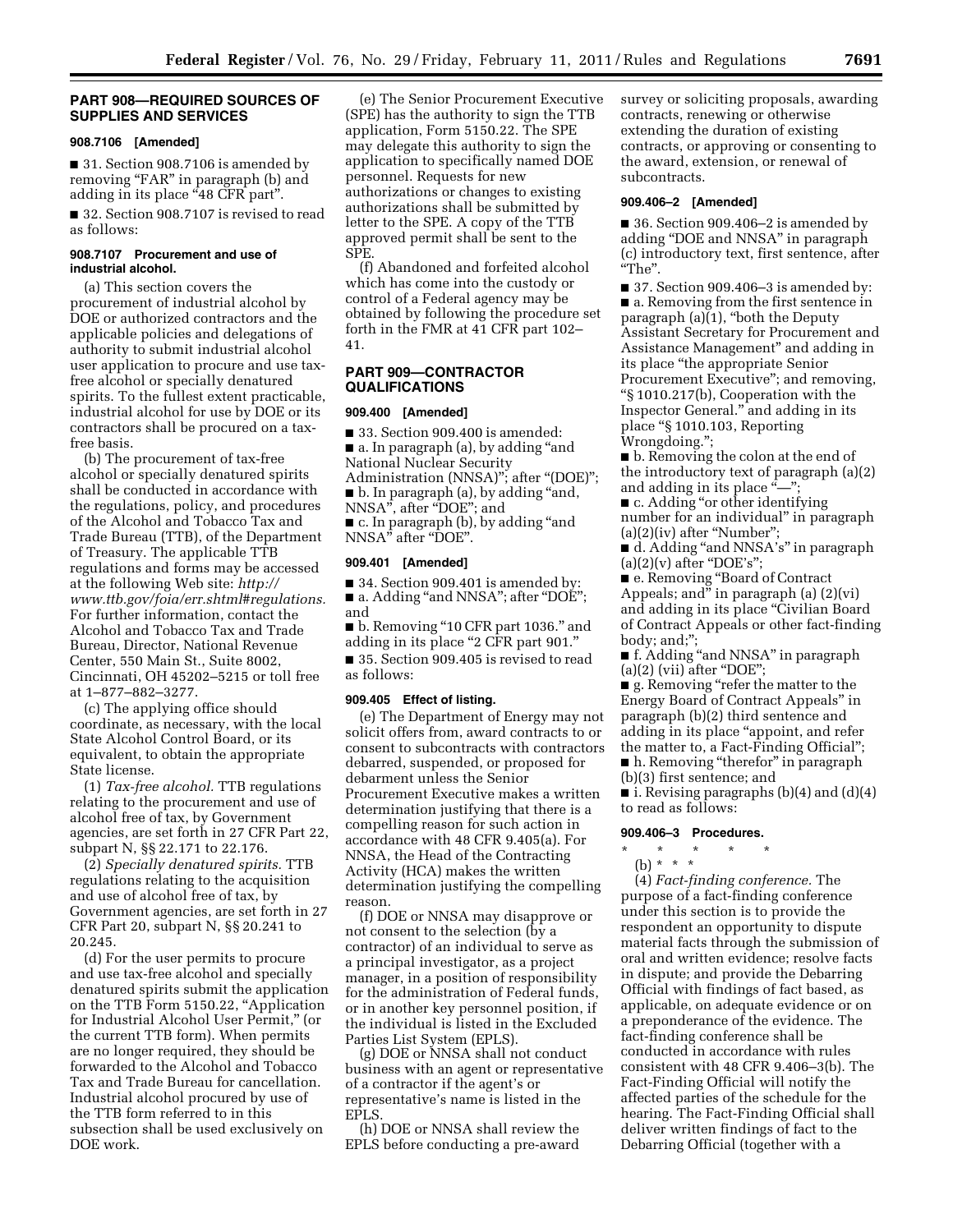transcription of the proceeding, if made) within a certain time period after the hearing record closes as specified by the Fact-Finding Official. The findings shall resolve any disputes over material facts based upon a preponderance of the evidence, if the case involves a proposal to debar, or on adequate evidence, if the case involves a suspension. Since convictions or civil judgments generally establish the cause for debarment by a preponderance of the evidence, there usually is no genuine dispute over a material fact that would warrant a factfinding conference for those proposed debarments based on convictions or civil judgments.

(d) *Debarring Official's decision.* (4) The Debarring Official's final decision shall be based on the administrative record. In those actions where additional proceedings are necessary as to disputed material facts, written findings of fact shall be prepared and included in the final decision. In those cases where the contractor has requested and received a fact-finding conference, the written findings of fact shall be those findings prepared by the Fact-Finding Official. Findings of fact shall be final and conclusive unless, within 15 days of receipt of the findings, the Department or the respondent requests reconsideration, or unless set aside by a court of competent jurisdiction. The Fact-Finding Official shall be provided a copy of the Debarring Official's final decision.

### **909.406–70 [Amended]**

■ 38. Section 909.406–70 is amended by removing the words "and, if a factfinding conference under 909.406– 3(b)(4) is pending (as in the case of a request for reconsideration of a suspension, where the proposed debarment is the subject of a factfinding conference), a copy of the disposition shall be transmitted to the Energy Board of Contract Appeals'' in paragraph (b), third sentence.

# **909.407–3 [Amended]**

■ 39. Section 909.407–3 is amended by revising paragraph (e)(1)(vii) to read as follows:

### **909.407–3 Procedures.**

\* \* \* \* \*

- (e) \* \* \*
- $(1) * * * *$

(vii) A statement that the respondent's name and address will be added to the EPLS; and

\* \* \* \* \*

### **909.400, 909.403, 909.406, 909.407 [Amended]**

■ 40. In the table below, for each section indicated in the left column, remove the word indicated in the middle column from where it appears in the section, and add the word in the right column:

| Section                                                                                                            | Remove                                                   | Add                                                                  |
|--------------------------------------------------------------------------------------------------------------------|----------------------------------------------------------|----------------------------------------------------------------------|
| 909.400(c)<br>909.403<br>$909.406 - 2(d)(1)$<br>$909.406 - 70(a)$<br>$909.407 - 3(b)(2)$<br>$909.407 - 3(e)(1)(v)$ | " $FAR"$<br>"FAR"<br>"FAR"<br>"FAR"<br>"FAR"<br>" $FAR"$ | "48 CFR"<br>"48 CFR"<br>"48 CFR"<br>"48 CFR"<br>"48 CFR"<br>"48 CFR" |
|                                                                                                                    |                                                          |                                                                      |

# **PART 911—DESCRIBING AGENCY NEEDS**

# **911.600 [Amended]**

■ 41. Section 911.600 is amended by removing "FAR" and adding in its place "48 CFR part".

# **PART 914—SEALED BIDDING**

# **914.404, 914.407, 914.502 [Amended]**

■ 42. In the table below, for each section indicated in the left column, remove the word indicated in the middle column from where it appears in the section, and add the word in the right column:

| Section                              | Remove            | Add                  |
|--------------------------------------|-------------------|----------------------|
| $914.404 - 1$<br>914.407-3(e) in 3   | " $FAR"$<br>"FAR" | "48 CFR"<br>"48 CFR" |
| places.<br>914,407-4 in 2<br>places. | "FAR"             | "48 CFR"             |
| 914.502(c)                           | "FAR"             | "48 CFR"             |

# **PART 915—CONTRACTING BY NEGOTIATION**

■ 43. Section 915.201 is amended by revising the section heading to read as follows:

**915.201 Exchanges with industry before receipt of proposals.** 

### **915.305 [Amended]**

\* \* \* \* \*

■ 44. Section 915.305(d) is amended by removing "48 CFR (DEAR)" in the second sentence.

### **915.404–2 [Amended]**

■ 45. Section 915.404–2 is amended by removing " $$500,000"$  in paragraph (a)(1), in two places, and adding in its place ''the threshold stated at 48 CFR 15.403–  $4(a)(1)$ ."

### **915.404–2–70 [Amended]**

■ 46. Section 915.404-2-70 is amended by:

(a) Removing ''\$500,000'' in paragraph (a)(1), and adding in its place ''The threshold stated at 48 CFR 15.403–  $4(a)(1)$ "; and

(b) Removing ''\$1,000,000'' in paragraph (a)(2), and adding in its place ''Twice the threshold at 48 CFR 15.403– 4(a)(1) for requiring cost or pricing data''.

# **915.404–4 [Amended]**

 $\blacksquare$  47. Section 915.404–4(c)(4)(i) is amended in the first sentence by removing ''profit and fees'' and adding in its place "price and fee".

■ 48. Section 915.404-4-70-2 paragraph (d) is revised to read as follows:

# **915.404–4–70–2 Weighted guidelines system.**

\* \* \* \* \* (d) The factors set forth in the following table are to be used in determining DOE profit objectives. The factors and weight ranges for each factor shall be used in all instances where the weighted guidelines are applied.

| <b>Profit factors</b>                                | Weight<br>ranges<br>(percent) |
|------------------------------------------------------|-------------------------------|
| I. Contractor Effort (Weights ap-<br>plied to cost): |                               |
| a. Material acquisitions:                            |                               |
| (1) Purchased parts                                  | 1 to 3.                       |
| (2) Subcontracted items                              | 1 to 4.                       |
| (3) Other materials                                  | $1$ to $3$ .                  |
| b. Labor skills:                                     |                               |
| (1) Technical and managerial:                        |                               |
| (a) Scientific                                       | 10 to 20.                     |
| (b) Project management/<br>administration.           | 8 to 20.                      |
| (c) Engineering                                      | 8 to 14.                      |
| (2) Manufacturing                                    | 4 to 8.                       |
| (3) Support services                                 | 4 to 14.                      |
| c. Overhead:                                         |                               |
| (1) Technical and managerial                         | 5 to 8.                       |
| (2) Manufacturing                                    | 3 to 6.                       |
| (3) Support services                                 | 3 to 7.                       |
| d. Other direct costs                                | 3 to 8.                       |
| e. G&A (General Management)                          | 5 to 7.                       |
| expenses.                                            |                               |
| II. Contract Risk (type of contract-                 | 0 to 8.                       |
| weights applied to total cost of                     |                               |
| items 4.a. thru 4.e.).                               |                               |
| III. Capital Investment (Weights ap-                 | 5 to 20.                      |
| plied to the net book value of al-                   |                               |
| locable facilities).                                 |                               |
| IV. Independent Research and De-                     |                               |
| velopment:                                           |                               |
| a. Investment in IR&D program                        | 5 to 7.                       |
| (Weights applied to allocable                        |                               |
| IR&D costs).                                         |                               |
| b. Developed items employed                          | 0 to 20.                      |
| (Weights applied to total of                         |                               |
| profit \$ for items 4.a. thru 4.e.).                 |                               |
| V.<br>Special Program Participation                  | $-5$ to                       |
| (Weights applied to total of Profit                  | +5.                           |
| \$ for items 4.a. thru 4.e.).                        |                               |
| VI. Other Considerations (Weights                    | $-5$ to                       |
| applied to total of Profits \$ for                   | $+5.$                         |

items 4.a. thru 4.e.).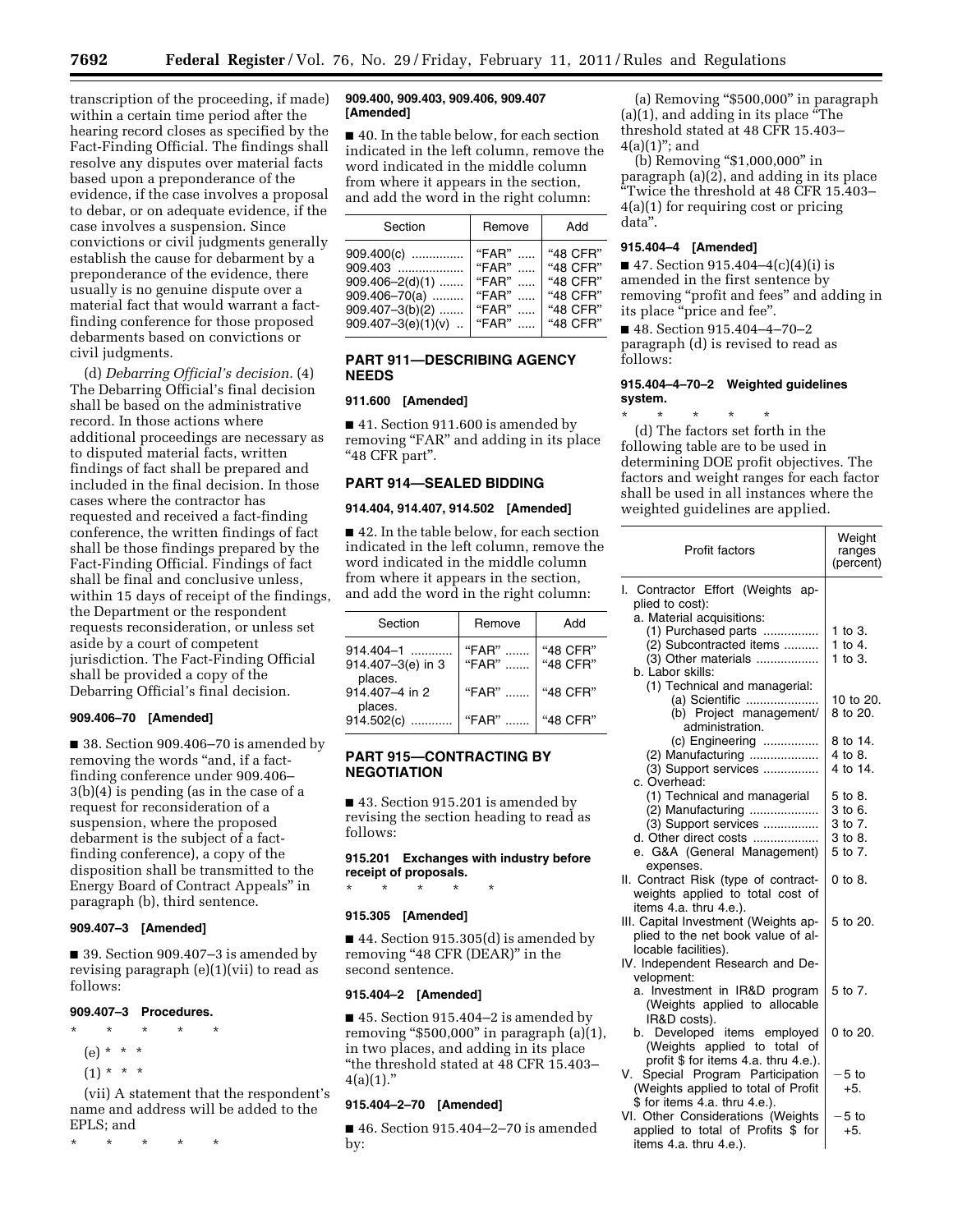| Profit factors                                            | Weight<br>ranges<br>(percent) |
|-----------------------------------------------------------|-------------------------------|
| VII. Productivity/Performance (spe-<br>cial computation). | $(N/A)$ .                     |

# **915.404–4–70–4 [Amended]**

■ 49. Section 915.404–4–70–4 is amended by removing "\$500,000" in paragraph (a), and adding in its place ''the threshold stated at 48 CFR 15.403–  $4(a)(1)$ ".

# **915.404–4–70–7 [Amended]**

■ 50. Section 915.404-4-70-7 is amended by removing ''\$500,000'' in paragraph (b), and adding in its place ''the threshold stated at 48 CFR 15.403–  $4(a)(1)$ ".

### **915.404–4–72 [Amended]**

■ 51. Section 915.404–4–72 is amended by removing ''916.404–2'' in paragraph  $(a)$ , and adding in its place "916.405-2".

# **915.207, 915.404 [Amended]**

■ 52. In the table below, for each section indicated in the left column, remove the word indicated in the middle column from where it appears in the section, and add the word in the right column:

|                                                                                                                                                                                            | Kemove                                                                                    |                                                                                                                                               |
|--------------------------------------------------------------------------------------------------------------------------------------------------------------------------------------------|-------------------------------------------------------------------------------------------|-----------------------------------------------------------------------------------------------------------------------------------------------|
| 915.207-70(e)(2)<br>$915,207 - 70(f)(5)$<br>$915.404 - 4(c)(4)(i)$<br>915.404-4(d)<br>$915404 - 4 - 70$<br>$915.404 - 4 - 70 - 2(a)$<br>915.404 $-4$ -71 $-1$ (a) in the introductory text | "FAR"<br>"FAR"<br>"FAR"<br>"FAR"<br>"FAR"<br>"FAR"<br>"FAR"<br>"FAR"<br>"FAR"<br>"DOF to" | "48 CFR<br>"48 CFR'<br>$"48$ CFR $"$<br>$"48$ CFR'<br>$"48$ CFR $"$<br>$"48$ CFR $"$<br>$"48$ CFR"<br>$"48$ CFR"<br>$"48 \; CFR"$<br>"DOF to" |

# **PART 916—TYPES OF CONTRACTS**

### **916.203 [Amended]**

■ 53. Section 916.203–4(d)(2) is amended by removing "(FAR)".

### **916.307 [Amended]**

■ 54. Section 916.307 is amended by: ■ a. Adding a new paragraph (a) to read set forth below; and ■ b. By removing "FAR" in paragraph (g)

and adding in its place "48 CFR".

### **916.307 Contract clauses.**

(a) When contracting with a commercial organization, modify paragraph (a) of the clause at 48 CFR 52.216–7 by adding the phrase ''as supplemented by subpart 931.2 of the DEAR" after "FAR subpart 31.2."

\* \* \* \* \*

# **PART 917—SPECIAL CONTRACTING METHODS**

### **917.602 [Amended]**

■ 55. Section 917.602 is amended by removing "that" in the second sentence of paragraph (c) and adding in its place "than".

# **917.7200 [Amended]**

■ 56. Section 917.7200 is amended by removing "non nuclear" in paragraph (a) and adding in its place "nonnuclear".

# **917.7301 [Amended]**

■ 57. Section 917.7301–1 is amended by removing paragraphs (c) and (d).

■ 58. Section 917.7401 is amended by adding a new sentence at the beginning of the introductory text and by revising paragraph (b) to read as follows:

#### **917.7401 General.**

The acquisition of real estate requires the involvement of a DOE Certified Realty Specialist, as specified at 917.7402. \* \* \*

\* \* \* \* \* (b) Lease for which DOE will reimburse the contractor for the preapproved costs incurred under the lease.

\* \* \* \* \* ■ 59. Section 917.7402 is amended by:

■ a. Removing the colon from the end of the introductory text and adding in its place "-":

■ b. Revising paragraphs (b), (c)(2) and (4); and

■ c. Adding a new paragraph (d). The revisions and addition read as follows:

# **917.7402 Policy.**

\* \* \* \* \* (b) Acquisitions shall be justified, with documentation which describes the need for the acquisitions, general requirements, cost, acquisition option considerations with the best acquisition method to be used, site investigation reports, site recommended for selection, property appraisal reports, and include the review and approval by the applicable DOE Certified Realty Specialist in accordance with DOE Order 430.1B, or its successor version; and

 $(c) * * * *$ 

(2) May exceed a one-year term, when the lease is for special purpose space funded by no-year appropriations and approved by a DOE Certified Realty Specialist. \* \* \*

(4) Shall be consistent with Government laws, regulations, and the DOE Order 430.1B, or its successor version, applicable to real estate acquisition.

(d) Any real property actions require the involvement of the applicable DOE Certified Realty Specialist.

■ 60. Section 917.7403 is revised to read as follows:

# **917.7403 Contract clause.**

The clause at 952.217–70, Acquisition of Real Property, shall be included in contracts including modifications where contractor acquisitions of real property are expected to be made.

# **PART 952—SOLICITATION PROVISIONS AND CONTRACT CLAUSES**

■ 61. Section 952.202–1 is revised to read as follows:

### **952.202–1 Definitions.**

As prescribed in 902.201, insert the clause at 48 CFR 52.202–1, Definitions, in all contracts. The following shall be added to the clause as paragraph (c):

(c) When a solicitation provision or contract clause uses a word or term that is defined in the Department of Energy Acquisition Regulation (DEAR) (48 CFR chapter 9), the word or term has the same meaning as the definition in 48 CFR 902.101 or the definition in the part, subpart, or section of 48 CFR chapter 9 where the provision or clause is prescribed in effect at the time the solicitation was issued, unless an exception in (a) applies.

■ 62. Section 952.204–2 is amended by:

■ a. Revising the date of the clause; and